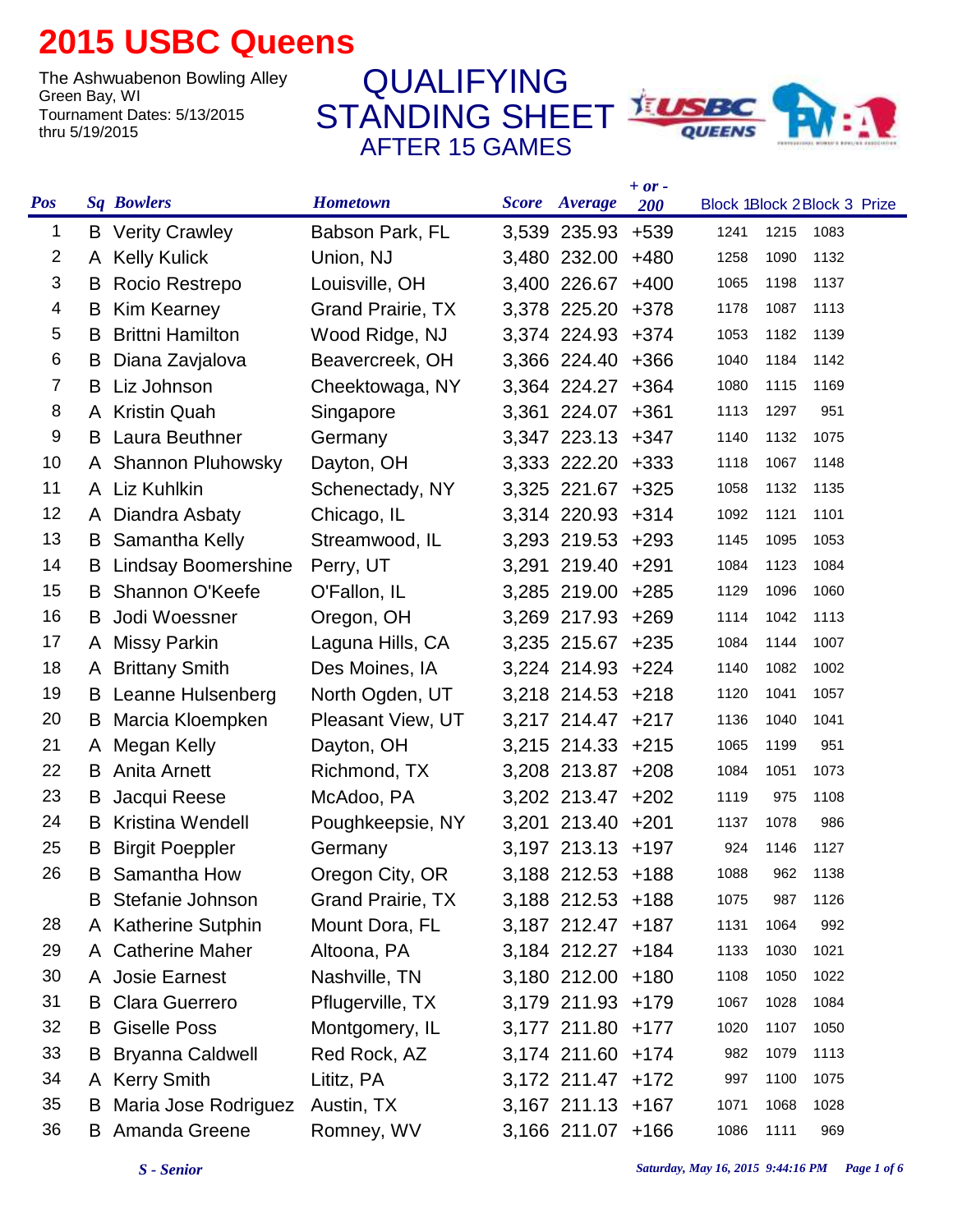| <b>Pos</b> |    | <b>Sq Bowlers</b>                    | <b>Hometown</b>      | Score Average     | $+ or -$<br><b>200</b> | Block 1Block 2Block 3 Prize |           |      |  |
|------------|----|--------------------------------------|----------------------|-------------------|------------------------|-----------------------------|-----------|------|--|
| 37         |    | <b>B</b> Erin McCarthy               | Omaha, NE            | 3,162 210.80      | $+162$                 | 1062                        | 1045      | 1055 |  |
| 38         |    | A Emily Peterson                     | West Fargo, ND       | 3,155 210.33 +155 |                        | 971                         | 1038      | 1146 |  |
| 39         | B. | <b>Trisha Reid</b>                   | Columbus, OH         | 3,148 209.87 +148 |                        | 985                         | 993       | 1170 |  |
| 40         |    | A Iliana Lomeli                      | Mexico               | 3,147 209.80 +147 |                        | 1104                        | 1082      | 961  |  |
| 41         |    | A Daria Kovalova                     | Wichita, KS          | 3,145 209.67 +145 |                        | 1096                        | 1022      | 1027 |  |
| 42         |    | A Tnia Falbo                         | Greensburg, PA       | 3,142 209.47 +142 |                        | 948                         | 1224      | 970  |  |
| 43         |    | <b>B</b> Patricia De Faria           | Venezuela            | 3,140 209.33 +140 |                        | 937                         | 1090      | 1113 |  |
| 44         |    | <b>B</b> Lauren Pate                 | Inver Grove Heights, | 3,135 209.00      | $+135$                 | 1032                        | 1093      | 1010 |  |
| 45         | A  | Cassandra Leuthold                   | Black Hawk, SD       | 3,129 208.60      | +129                   | 1104                        | 1023      | 1002 |  |
| 46         | B  | Sarah Lokker                         | New Baltimore, MI    | 3,128 208.53 +128 |                        | 1046                        | 1062      | 1020 |  |
| 47         |    | <b>B</b> Kristin Warzinski           | Lincoln, CA          | 3,126 208.40 +126 |                        | 1065                        | 1017      | 1044 |  |
| 48 S       |    | B Anne Marie Duggan                  | Edmond, OK           | 3,125 208.33 +125 |                        | 1080                        | 1024      | 1021 |  |
| 49         |    | A Ashly Galante                      | Palm Harbor, FL      | 3,124 208.27 +124 |                        | 1017                        | 1012      | 1095 |  |
| 50         | A  | Shannon Labinski                     | Wauwatosa, WI        | 3,123 208.20 +123 |                        | 1117                        | 1039      | 967  |  |
| 51         |    | A Sarah Germano                      | Rochester, NY        | 3,120 208.00      | $+120$                 | 1054                        | 1103      | 963  |  |
| 52         |    | <b>B</b> Karen Marcano               | Venezuela            | 3,118 207.87      | $+118$                 | 1076                        | 1016      | 1026 |  |
| 53         |    | A Jessica Abel                       | Wichita, KS          | 3,115 207.67      | $+115$                 | 1039                        | 1070      | 1006 |  |
| 54         |    | A Katie Anne Sopp                    | White Bear Lake, MN  | 3,114 207.60      | $+114$                 | 1017                        | 1085      | 1012 |  |
| 55         |    | A Karen Boyd                         | Fort Lauderdale, FL  | 3,106 207.07      | $+106$                 | 1078                        | 1035      | 993  |  |
| 56         |    | <b>B</b> Brenda Padilla              | Mansfield, TX        | 3,099 206.60      | $+99$                  | 975                         | 1059      | 1065 |  |
| 57         |    | <b>B</b> Stephanie Martins           | <b>Brazil</b>        | 3,098 206.53      | $+98$                  | 985                         | 1128      | 985  |  |
| 58         |    | A Pamela Alvarez                     | Mexico               | 3,089 205.93      | $+89$                  | 1008                        | 1040      | 1041 |  |
| 59         |    | A Aseret Zetter                      | Mexico               | 3,087 205.80      | $+87$                  | 1036                        | 1075      | 976  |  |
| 60         | B. | Kimi Davidson                        | Irving, TX           | 3,081 205.40      | $+81$                  | 1053                        | 1061      | 967  |  |
| 61         | B. | Neishka Cardona                      | Puerto, PR           | 3,076 205.07      | $+76$                  | 1065                        | 950       | 1061 |  |
| 62         |    | A Jacqueline Carbonetto Blauvelt, NY |                      | 3,073 204.87      | $+73$                  |                             | 1014 1009 | 1050 |  |
|            | B  | <b>Natalie Cortese</b>               | Hoffman Estates, IL  | 3,073 204.87      | $+73$                  | 1027                        | 1008      | 1038 |  |
|            | B  | Mariana Ayala                        | Euless, TX           | 3,073 204.87      | $+73$                  | 996                         | 1094      | 983  |  |
|            |    | <b>Missed Cut</b>                    |                      |                   |                        |                             |           |      |  |
| 65         |    | A Kristy Coles                       | Kearns, UT           | 3,068 204.53      | $+68$                  | 1014                        | 1035      | 1019 |  |
| 66         |    | A Olivia Sandham                     | Saint Joseph, MO     | 3,062 204.13      | $+62$                  | 1007                        | 1032      | 1023 |  |
| 67         | B  | Summer Jasmin                        | Beckley, WV          | 3,061 204.07      | $+61$                  | 1085                        | 952       | 1024 |  |
|            | B  | <b>Michelle Abner</b>                | Cincinnati, OH       | 3,061 204.07      | $+61$                  | 1052                        | 1066      | 943  |  |
| 69         | B. | Samantha Schaden                     | Baltimore, MD        | 3,060 204.00      | $+60$                  | 1084                        | 950       | 1026 |  |
|            | B  | Danielle McEwan                      | Stony Point, NY      | 3,060 204.00      | $+60$                  | 1101                        | 995       | 964  |  |
| 71         |    | <b>B</b> Ashley Rucker               | Bartlesville, OK     | 3,059 203.93      | $+59$                  | 948                         | 1081      | 1030 |  |
|            | B  | <b>Brandi Branka</b>                 | Momence, IL          | 3,059 203.93      | $+59$                  | 979                         | 1117      | 963  |  |
|            |    | 73 S A Michelle Bowden-Calh          | Flossmoor, IL        | 3,057 203.80      | $+57$                  | 1001                        | 1022      | 1034 |  |
| 74         |    | <b>B</b> Terysa Wojnar               | New Lenox, IL        | 3,055 203.67      | $+55$                  | 1081                        | 928       | 1046 |  |
| 75         | B  | <b>Lindsay Rusch</b>                 | Appleton, WI         | 3,054 203.60      | $+54$                  | 1012                        | 1045      | 997  |  |
| 76         | A  | <b>Sandi Charles</b>                 | Nolanville, TX       | 3,053 203.53      | $+53$                  | 1072                        | 974       | 1007 |  |
| S          | B  | Carolyn Dorin-Ballard                | Keller, TX           | 3,053 203.53      | $+53$                  | 1054                        | 1017      | 982  |  |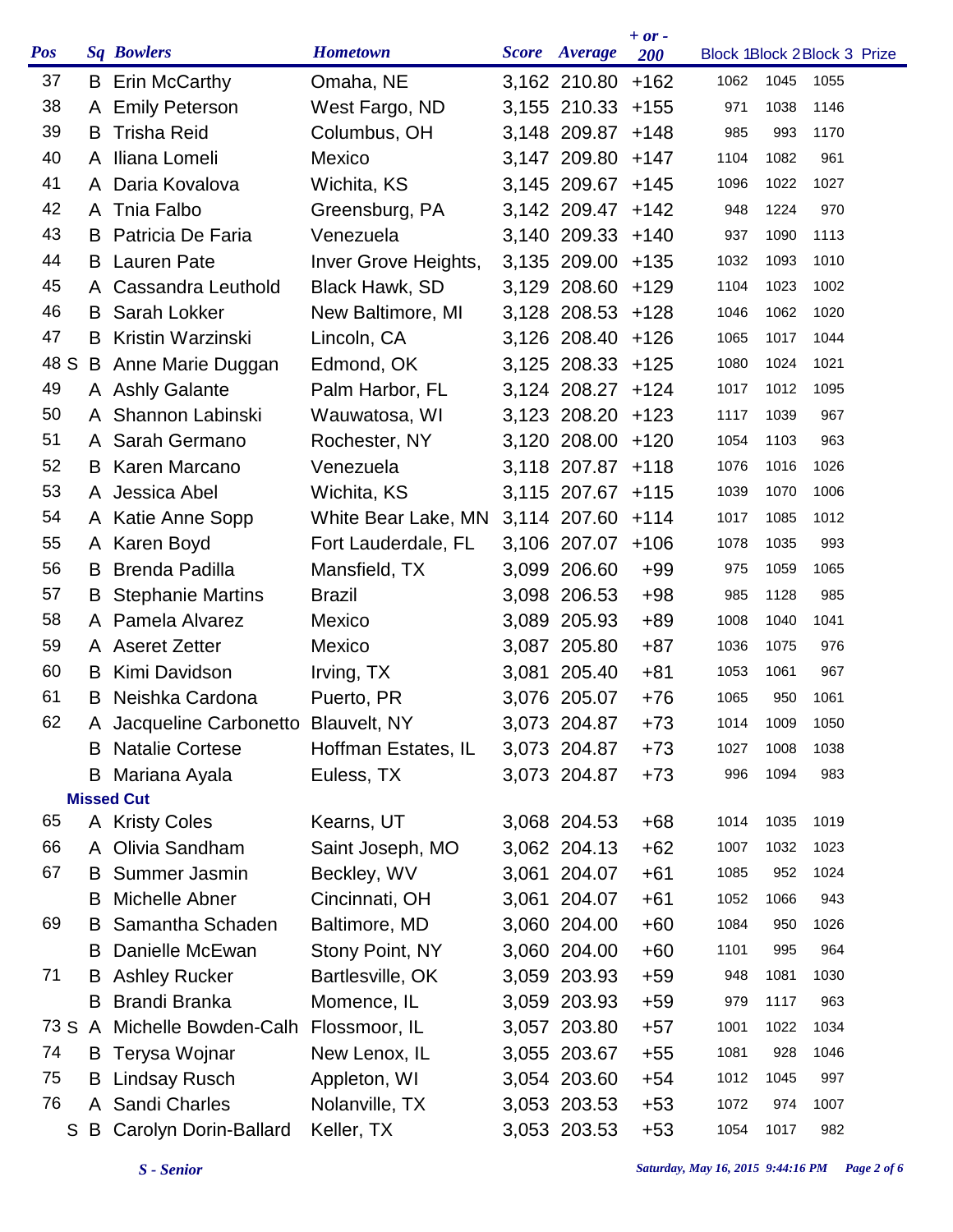| <b>Pos</b> |    | <b>Sq Bowlers</b>       | <b>Hometown</b>    |       | Score Average     | $+ or -$<br><b>200</b> |      |      | Block 1Block 2Block 3 Prize |
|------------|----|-------------------------|--------------------|-------|-------------------|------------------------|------|------|-----------------------------|
| 78         |    | A Sandra Gongora        | Mexico             |       | 3,048 203.20      | $+48$                  | 1073 | 994  | 981                         |
| 79         |    | <b>B</b> April Murphy   | Wichita, KS        |       | 3,045 203.00      | $+45$                  | 1005 | 1014 | 1026                        |
| 80         |    | A Stephanie Schwartz    | Racine, WI         |       | 3,042 202.80      | $+42$                  | 1055 | 1052 | 935                         |
| 81         |    | A Genie Franklin        | Frisco, TX         |       | 3,041 202.73      | $+41$                  | 958  | 1082 | 1001                        |
| 82         |    | A Kayla Stram           | Minnetonka, MN     |       | 3,036 202.40      | $+36$                  | 1021 | 1045 | 970                         |
| 83         |    | A Brittany Himmelreich  | Cressona, PA       |       | 3,030 202.00      | $+30$                  | 952  | 1088 | 990                         |
| 84         |    | A Holly Harris          | Wichita, KS        |       | 3,026 201.73      | $+26$                  | 937  | 991  | 1098                        |
| 85         | B  | <b>Emily Eckhoff</b>    | Denver, CO         |       | 3,019 201.27      | $+19$                  | 979  | 1003 | 1037                        |
| 86         | A  | <b>Kristin Nieter</b>   | Homewood, IL       |       | 3,016 201.07      | $+16$                  | 960  | 962  | 1094                        |
| S          |    | A Debbie Ayers          | La Mesa, CA        |       | 3,016 201.07      | $+16$                  | 1073 | 936  | 1007                        |
| 88         |    | <b>B</b> Brooke Bower   | Camp Hill, PA      |       | 3,015 201.00      | $+15$                  | 976  | 1032 | 1007                        |
| 89         | B  | Jennifer Helferstay     | O'Fallon, MO       |       | 3,014 200.93      | $+14$                  | 967  | 1078 | 969                         |
| 90         |    | A Lili Robles           | Mexico             |       | 3,011 200.73      | $+11$                  | 1010 | 965  | 1036                        |
| 91         | A  | <b>Christina Hardee</b> | Mount Dora, FL     |       | 3,009 200.60      | $+9$                   | 962  | 1091 | 956                         |
| 92         |    | A Jennifer Higgins      | Westerville, OH    |       | 3,007 200.47      | $+7$                   | 1047 | 972  | 988                         |
| 93         | B  | Julie Oczepek           | Reese, MI          |       | 3,003 200.20      | $+3$                   | 1006 | 1036 | 961                         |
| 94         | A  | <b>Sydney Brummett</b>  | Fort Wayne, IN     |       | 2,999 199.93      | $-1$                   | 973  | 1032 | 994                         |
| 95         | B  | <b>Elysia Current</b>   | Ephrata, PA        |       | 2,992 199.47      | $-8$                   | 1043 | 1029 | 920                         |
| 96         | B  | Leigh Anne Price        | O'Fallon, MO       |       | 2,989 199.27      | $-11$                  | 1051 | 991  | 947                         |
| 97         | A  | Jamie Martin            | Omaha, NE          |       | 2,982 198.80      | $-18$                  | 965  | 974  | 1043                        |
| 98         | A  | Kalynn Carl             | Albany, NY         | 2,971 | 198.07            | $-29$                  | 954  | 988  | 1029                        |
| 99         | B  | Catie Jensen            | Fort Worth, TX     | 2,969 | 197.93            | $-31$                  | 963  | 1002 | 1004                        |
| 100        | B. | <b>Kerrie Watson</b>    | Canada             | 2,967 | 197.80            | $-33$                  | 916  | 1020 | 1031                        |
| 101        | B  | <b>Michelle Secours</b> | Huntsville, TX     |       | 2,949 196.60      | $-51$                  | 903  | 1031 | 1015                        |
|            | B  | <b>Kimberly Roe</b>     | New Smyrna Beach,  |       | 2,949 196.60      | $-51$                  | 987  | 1019 | 943                         |
| 103        |    | A Correen Lieber        | Issaquah, WA       |       | 2,947 196.47      | $-53$                  | 1044 | 952  | 951                         |
| 104        | B  | Morgan O'Brien          | Fond du Lac, WI    |       | 2,946 196.40      | $-54$                  | 905  | 1033 | 1008                        |
|            |    | A Ashley Crowder        | Tamarac, FL        |       | 2,946 196.40      | $-54$                  | 959  | 1008 | 979                         |
| 106        |    | A Sarah Muench          | Kewaskum, WI       |       | 2,941 196.07      | $-59$                  | 1018 | 1052 | 871                         |
| 107        | B  | Mary Wells              | Columbus, OH       |       | 2,935 195.67      | $-65$                  | 892  | 977  | 1066                        |
| 108        |    | A Aumi Guerra           | Dominican Republic |       | 2,933 195.53      | $-67$                  | 939  | 976  | 1018                        |
| 109        |    | A Melissa Sobolik       | Marion, IA         |       | 2,929 195.27      | $-71$                  | 940  | 977  | 1012                        |
| 110        |    | <b>B</b> Paola Gomez    | Colombia           |       | 2,919 194.60      | $-81$                  | 988  | 930  | 1001                        |
| 111        | A  | Gabriella Mayfield      | Lake Isabella, CA  |       | 2,915 194.33      | $-85$                  | 921  | 1027 | 967                         |
| 112        |    | A Danielle Knittle      | State College, PA  |       | 2,913 194.20      | $-87$                  | 962  | 996  | 955                         |
| 113        |    | A Katie Mae Pritchard   | Coon Rapids, MN    |       | 2,912 194.13      | $-88$                  | 894  | 960  | 1058                        |
| 114        |    | A Blair Blumenscheid    | Columbus, OH       |       | 2,900 193.33 -100 |                        | 999  | 960  | 941                         |
| 115        |    | A Jennifer Evans        | Peru, IN           |       | 2,896 193.07 -104 |                        | 984  | 827  | 1085                        |
| 116        |    | A Crystal Brooks        | Schofield, WI      | 2,891 | 192.73 -109       |                        | 957  | 994  | 940                         |
| 117        |    | A Tabitha Bieri         | Grandview, IA      |       | 2,883 192.20 -117 |                        | 1064 | 778  | 1041                        |
| 118        |    | A Heather D'Errico      | Rochester, NY      |       | 2,881 192.07 -119 |                        | 979  | 940  | 962                         |
| 119        |    | A Kayla Bandy           | Salisbury, MD      |       | 2,879 191.93 -121 |                        | 921  | 991  | 967                         |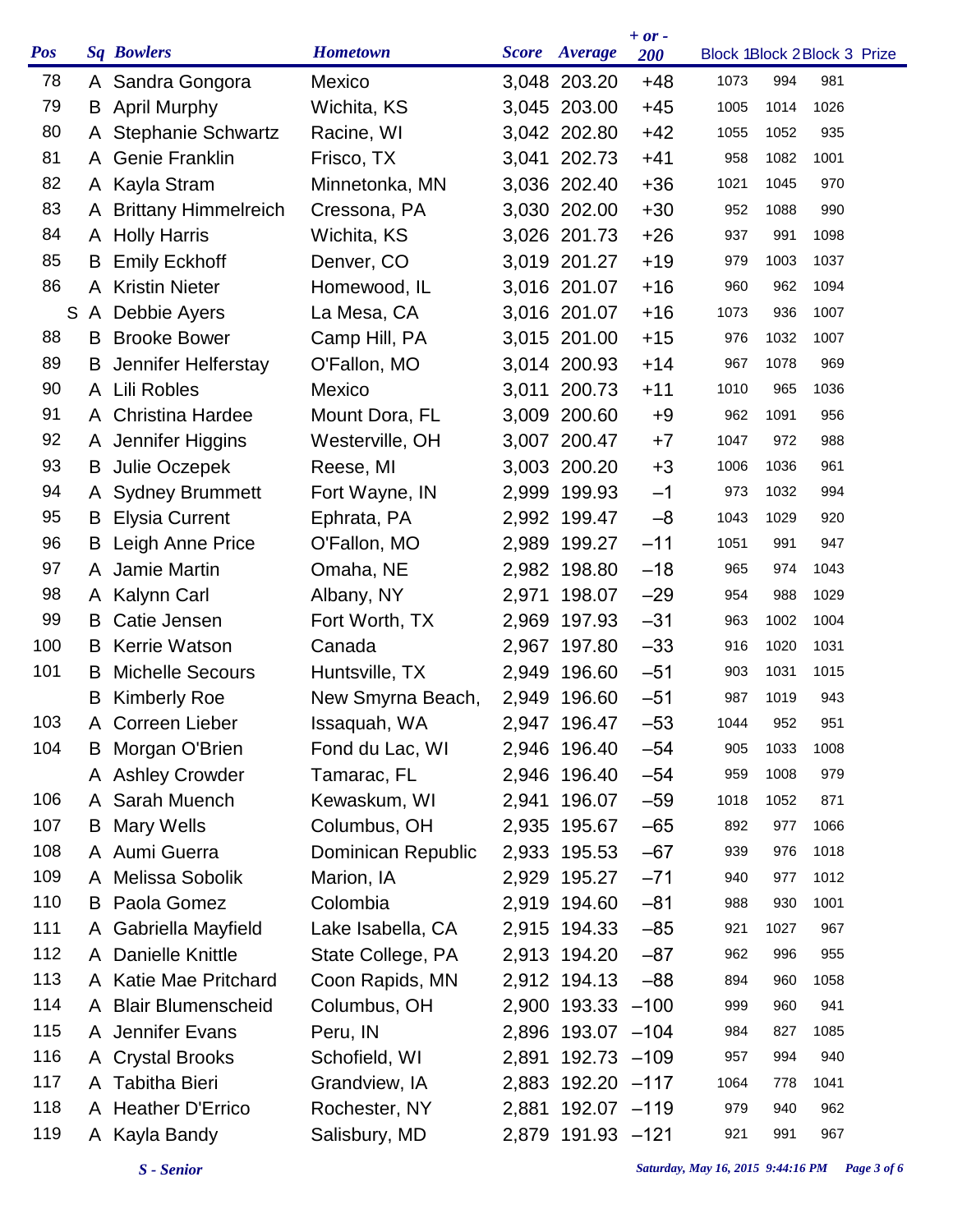| <b>Pos</b> |    | <b>Sq Bowlers</b>                    | <b>Hometown</b>    | Score Average     | $+ or -$<br><b>200</b> | Block 1Block 2Block 3 Prize |      |          |  |
|------------|----|--------------------------------------|--------------------|-------------------|------------------------|-----------------------------|------|----------|--|
| 120        |    | A Cassie Hauner                      | Sussex, WI         | 2,877 191.80 -123 |                        | 955                         | 950  | 972      |  |
| 121        |    | A Cieara Watts                       | Sugar Land, TX     | 2,874 191.60 -126 |                        | 1048                        | 960  | 866      |  |
| 122        |    | A Rochelle Roventini                 | Franklin, WI       | 2,871 191.40 -129 |                        | 900                         | 1015 | 956      |  |
| 123        |    | A Mindie Meyer-Mohr                  | Alexandria, MN     | 2,867 191.13 -133 |                        | 951                         | 996  | 920      |  |
| 124        | B. | <b>Nikki Stiteler</b>                | Medina, OH         | 2,859 190.60 -141 |                        | 982                         | 970  | 907      |  |
| 125        | B  | Jordan Newham                        | Aurora, IL         | 2,856 190.40 -144 |                        | 991                         | 995  | 870      |  |
| 126        |    | A Lori Eskew                         | Hillsboro, OR      | 2,854 190.27 -146 |                        | 944                         | 996  | 914      |  |
| 127        | B  | Lisa Doss                            | Grand Rapids, MI   | 2,853 190.20 -147 |                        | 920                         | 944  | 989      |  |
| 128        | A  | Katie Bishop                         | Westland, MI       | 2,845 189.67 -155 |                        | 969                         | 945  | 931      |  |
| 129        | B  | Jacqueline Malone                    | Scotia, NY         | 2,844 189.60 -156 |                        | 926                         | 940  | 978      |  |
| 130        | B. | Rebecca Mencheski                    | Green Bay, WI      | 2,842 189.47 -158 |                        | 945                         | 905  | 992      |  |
| 131        |    | <b>B</b> Valerie Verheyen            | Green Bay, WI      | 2,835 189.00 -165 |                        | 928                         | 970  | 937      |  |
| 132        | B  | Margrette Suchoski                   | East Moline, IL    | 2,832 188.80 -168 |                        | 971                         | 940  | 921      |  |
| 133        | B  | Michelle Sterner                     | Niagara Falls, NY  | 2,824 188.27 -176 |                        | 880                         | 960  | 984      |  |
| 134        | B  | Katelyn Zwiefelhofer                 | Racine, WI         | 2,822 188.13 -178 |                        | 966                         | 983  | 873      |  |
| 135        |    | A Elise Bolton                       | Merritt Island, FL | 2,816 187.73 -184 |                        | 968                         | 910  | 938      |  |
| 136        | A  | <b>Brandy Silva</b>                  | Fort Worth, TX     | 2,815 187.67 -185 |                        | 963                         | 928  | 924      |  |
|            | B  | Ryan Oswood                          | Champlin, MN       | 2,815 187.67 -185 |                        | 921                         | 1079 | 815      |  |
| 138        |    | A Paula Brown                        | Milwaukee, WI      | 2,814 187.60 -186 |                        | 994                         | 892  | 928      |  |
| 139        |    | A Marissa Allison                    | Temperance, MI     | 2,808 187.20 -192 |                        | 979                         | 908  | 921      |  |
| 140        |    | A Diana Walter                       | Bellport, NY       | 2,799 186.60 -201 |                        | 945                         | 901  | 953      |  |
| 141        | B  | <b>Briana Cubito</b>                 | Green Bay, WI      | 2,798 186.53 -202 |                        | 971                         | 924  | 903      |  |
| 142        |    | <b>B</b> Alyssa Harper               | Deland, FL         | 2,796 186.40 -204 |                        | 976                         | 861  | 959      |  |
| 143        | B  | Catherine Rawsthorne Federal Way, WA |                    | 2,794 186.27 -206 |                        | 836                         | 957  | 1001     |  |
| 144        | B  | Rebecca Sharp-Keega Carleton, MI     |                    | 2,793 186.20 -207 |                        | 945                         | 939  | 909      |  |
| 145        |    | A Lauren Sammel Madison, WI          |                    | 2,783 185.53 -217 |                        | 922                         |      | 849 1012 |  |
| 146        |    | A Desiree Negron                     | <b>Puerto Rico</b> | 2,782 185.47 -218 |                        | 1017                        | 900  | 865      |  |
| 147        |    | <b>B</b> Ashley Cole                 | Florissant, MO     | 2,776 185.07 -224 |                        | 886                         | 939  | 951      |  |
| 148        | B  | <b>Chenoa Rhoades</b>                | Lafayette, IN      | 2,775 185.00 -225 |                        | 961                         | 883  | 931      |  |
|            | B  | Sabrina Duncan-Rose                  | Bellaire, TX       | 2,775 185.00 -225 |                        | 980                         | 899  | 896      |  |
| 150        |    | A Ranae Janssen                      | Sioux Falls, SD    | 2,774 184.93 -226 |                        | 908                         | 934  | 932      |  |
| 151        |    | <b>B</b> Kolien Owens                | Mason, MI          | 2,767 184.47 -233 |                        | 979                         | 919  | 869      |  |
| 152 S      |    | A Sharon Powers                      | Lakewood, CO       | 2,759 183.93 -241 |                        | 914                         | 867  | 978      |  |
| 153        |    | A Amber Ottilige                     | Lake Wales, FL     | 2,756 183.73 -244 |                        | 886                         | 939  | 931      |  |
| 154        |    | A Beverly Blanchard                  | Virginia Beach, VA | 2,754 183.60 -246 |                        | 864                         | 944  | 946      |  |
| 155        |    | A Trista Kimmes                      | Eagan, MN          | 2,749 183.27 -251 |                        | 947                         | 849  | 953      |  |
| 156        | B  | <b>Brandy Sanderson</b>              | Bossier City, LA   | 2,744 182.93 -256 |                        | 903                         | 944  | 897      |  |
| 157        |    | <b>B</b> Crystal Boutotte            | Montgomery, TX     | 2,742 182.80 -258 |                        | 916                         | 938  | 888      |  |
| 158        |    | A Janis Birschbach                   | Fond du Lac, WI    | 2,739 182.60 -261 |                        | 930                         | 904  | 905      |  |
| 159        |    | A Megan Jirsa                        | La Crosse, WI      | 2,737 182.47 -263 |                        | 956                         | 949  | 832      |  |
| 160        |    | A Megan McGinley                     | Cinnaminson, NJ    | 2,733 182.20 -267 |                        | 917                         | 928  | 888      |  |
| 161        |    | A Brittney Harper                    | Rainsville, AL     | 2,720 181.33 -280 |                        | 939                         | 935  | 846      |  |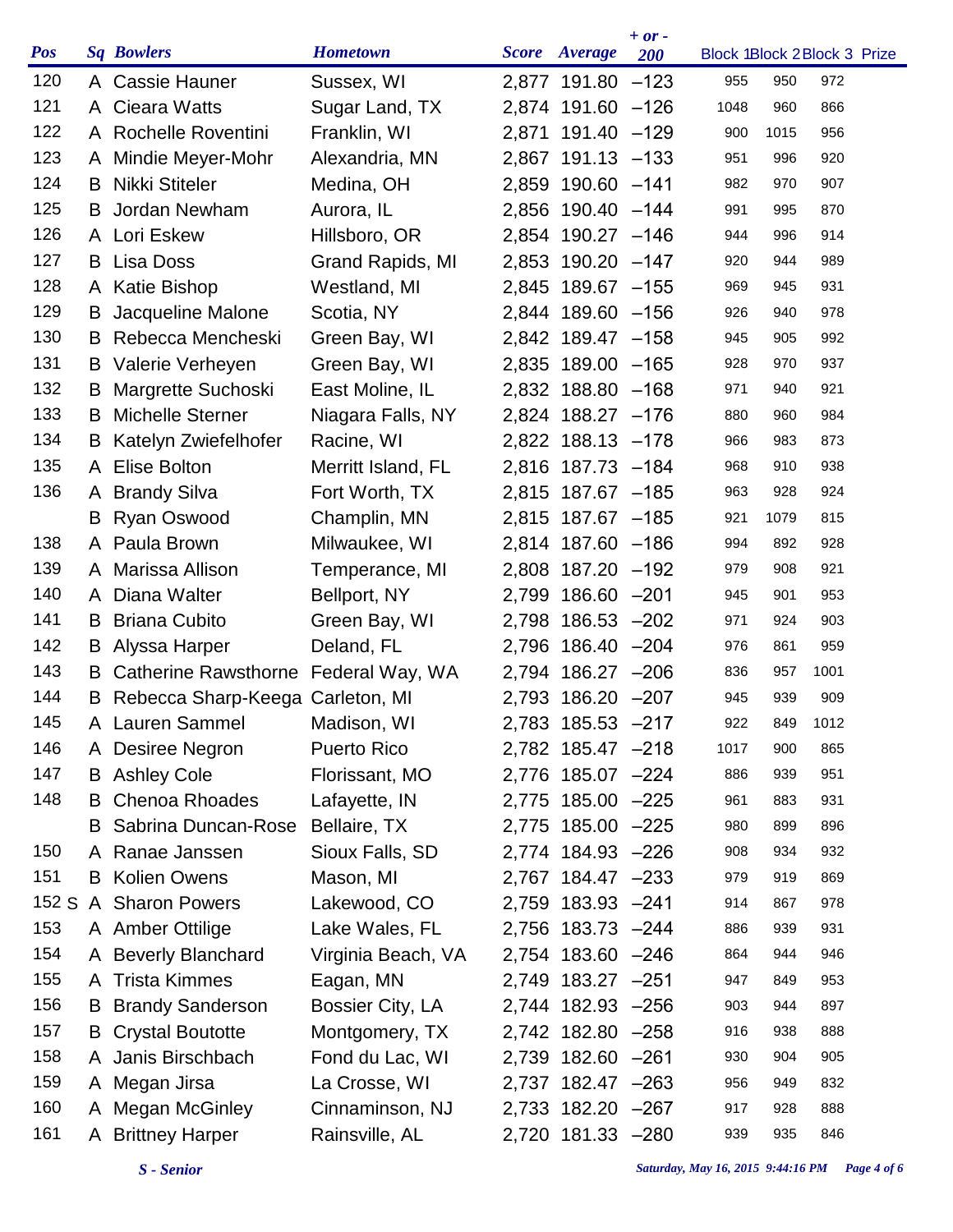| <b>Pos</b> |    | <b>Sq Bowlers</b>            | <b>Hometown</b>                        |       | Score Average     | $+ or -$<br><b>200</b> |     |     | Block 1Block 2Block 3 Prize |
|------------|----|------------------------------|----------------------------------------|-------|-------------------|------------------------|-----|-----|-----------------------------|
| 162        | B  | <b>Chelsea Farrell</b>       | Elkart, IN                             |       | 2,715 181.00 -285 |                        | 905 | 844 | 966                         |
| 163        |    | A Jennifer Dovers            | Sierra Vista, AZ                       |       | 2,714 180.93 -286 |                        | 935 | 888 | 891                         |
|            |    | A Ellen Moller               | Rock Island, IL                        |       | 2,714 180.93 -286 |                        | 941 | 901 | 872                         |
| 165        |    | A Kayla Kolisch              | Lakewood, CO                           |       | 2,713 180.87 -287 |                        | 862 | 932 | 919                         |
| 166        | B  | <b>Beth Tesch</b>            | Neenah, WI                             |       | 2,704 180.27 -296 |                        | 798 | 879 | 1027                        |
|            | B  | <b>Stephanie Mours</b>       | Franklin, WI                           |       | 2,704 180.27 -296 |                        | 853 | 905 | 946                         |
| 168        | B  | <b>Gina Hurst</b>            | Greenfield, WI                         |       | 2,703 180.20 -297 |                        | 931 | 888 | 884                         |
| 169        | B  | <b>Heather Williams</b>      | Wesley Chapel, FL                      | 2,701 | 180.07 -299       |                        | 929 | 861 | 911                         |
|            |    | A Lori Munson                | Cottage Grove, MN                      |       | 2,701 180.07 -299 |                        | 895 | 919 | 887                         |
| 171        | B  | <b>Ashely Bryant</b>         | Huber Heights, OH                      |       | 2,699 179.93 -301 |                        | 814 | 938 | 947                         |
|            | B  | Morgan Stary                 | Green Bay, WI                          |       | 2,699 179.93 -301 |                        | 897 | 978 | 824                         |
| 173        |    | A Kerri Ellenbecker          | Germantown, WI                         |       | 2,698 179.87 -302 |                        | 961 | 934 | 803                         |
| 174        |    | A Amber Kwiecien             | Brown Deer, WI                         |       | 2,694 179.60 -306 |                        | 808 | 994 | 892                         |
| 175        | B  | <b>Heather White Guillen</b> | Odenton, MD                            |       | 2,693 179.53 -307 |                        | 909 | 944 | 840                         |
| 176        |    | A Charly Boelter             | Oshkosh, WI                            |       | 2,691 179.40 -309 |                        | 841 | 954 | 896                         |
| 177        |    | A Shawna Strause             | Tucson, AZ                             |       | 2,684 178.93 -316 |                        | 863 | 927 | 894                         |
| 178        | B. | <b>Jewel Skelton</b>         | Niles, OH                              |       | 2,681 178.73 -319 |                        | 879 | 941 | 861                         |
| 179        | B  | <b>Tracie Ball</b>           | Tucson, AZ                             |       | 2,677 178.47 -323 |                        | 892 | 891 | 894                         |
| 180        |    | A Jessica Nanneman           | Waterford, WI                          |       | 2,675 178.33 -325 |                        | 844 | 940 | 891                         |
| 181        |    | A Brittany Morris            | Waymart, PA                            |       | 2,631 175.40 -369 |                        | 791 | 951 | 889                         |
| 182        |    | A Alice Driber               | East Stroudsburg, PA 2,629 175.27 -371 |       |                   |                        | 831 | 910 | 888                         |
| 183        |    | A Dori Fox                   | Statesville, NC                        |       | 2,628 175.20 -372 |                        | 855 | 935 | 838                         |
| 184        | B. | <b>Beth Polomis</b>          | Green Bay, WI                          |       | 2,604 173.60 -396 |                        | 839 | 839 | 926                         |
| 185        | B  | <b>Kelly Blank</b>           | Oshkosh, WI                            |       | 2,587 172.47 -413 |                        | 900 | 864 | 823                         |
| 186        | A  | Cassondra Mize               | Toledo, OH                             |       | 2,575 171.67 -425 |                        | 882 | 870 | 823                         |
| 187        |    | A Angelica Greene            | Superior, CO                           |       | 2,565 171.00 -435 |                        | 922 | 805 | 838                         |
| 188        |    | A Susan Olson                | Wausaukee, WI                          |       | 2,561 170.73 -439 |                        | 904 | 784 | 873                         |
| 189        |    | A Nicole Reese               | Duluth, MN                             |       | 2,526 168.40 -474 |                        | 888 | 800 | 838                         |
| 190        |    | A Theresa Holmes             | Windsor, WI                            |       | 2,519 167.93 -481 |                        | 808 | 924 | 787                         |
| 191        |    | A Kim Hoffman                | Pulaski, WI                            |       | 2,498 166.53 -502 |                        | 879 | 765 | 854                         |
| 192        |    | <b>B</b> Amber Loberger      | Fond du Lac, WI                        |       | 2,490 166.00 -510 |                        | 880 | 821 | 789                         |
| 193        |    | A Mary Burton                | Peru, IN                               |       | 2,478 165.20 -522 |                        | 828 | 873 | 777                         |
| 194        | B. | <b>Krista Giese</b>          | Norfolk, NE                            |       | 2,475 165.00 -525 |                        | 800 | 788 | 887                         |
| 195        |    | A Taylor Hartwig             | Wausau, WI                             |       | 2,442 162.80 -558 |                        | 764 | 841 | 837                         |
| 196        |    | <b>B</b> Cristine Plum       | <b>Willow Street, PA</b>               |       | 2,432 162.13 -568 |                        | 771 | 854 | 807                         |
| 197        | B  | <b>Marina Guseva</b>         | Russia                                 |       | 2,415 161.00 -585 |                        | 900 | 796 | 719                         |
| 198        | B  | <b>Krystal Mannering</b>     | Hammonton, NJ                          |       | 2,414 160.93 -586 |                        | 847 | 802 | 765                         |
| 199        | B  | <b>Shari Kirsch</b>          | Green Bay, WI                          |       | 2,392 159.47 -608 |                        | 796 | 756 | 840                         |
| 200 S      | B  | <b>Martina Campbell</b>      | Hampton, VA                            |       | 2,381 158.73 -619 |                        | 779 | 818 | 784                         |
| 201        |    | A Melissa Frisque            | Green Bay, WI                          |       | 2,371 158.07 -629 |                        | 841 | 801 | 729                         |
| 202        | B  | Carrie Jaeger                | De Pere, WI                            |       | 2,356 157.07 -644 |                        | 814 | 835 | 707                         |
| 203        | B  | Ekaterina Voronina           | Russia                                 |       | 2,225 148.33 -775 |                        | 768 | 704 | 753                         |